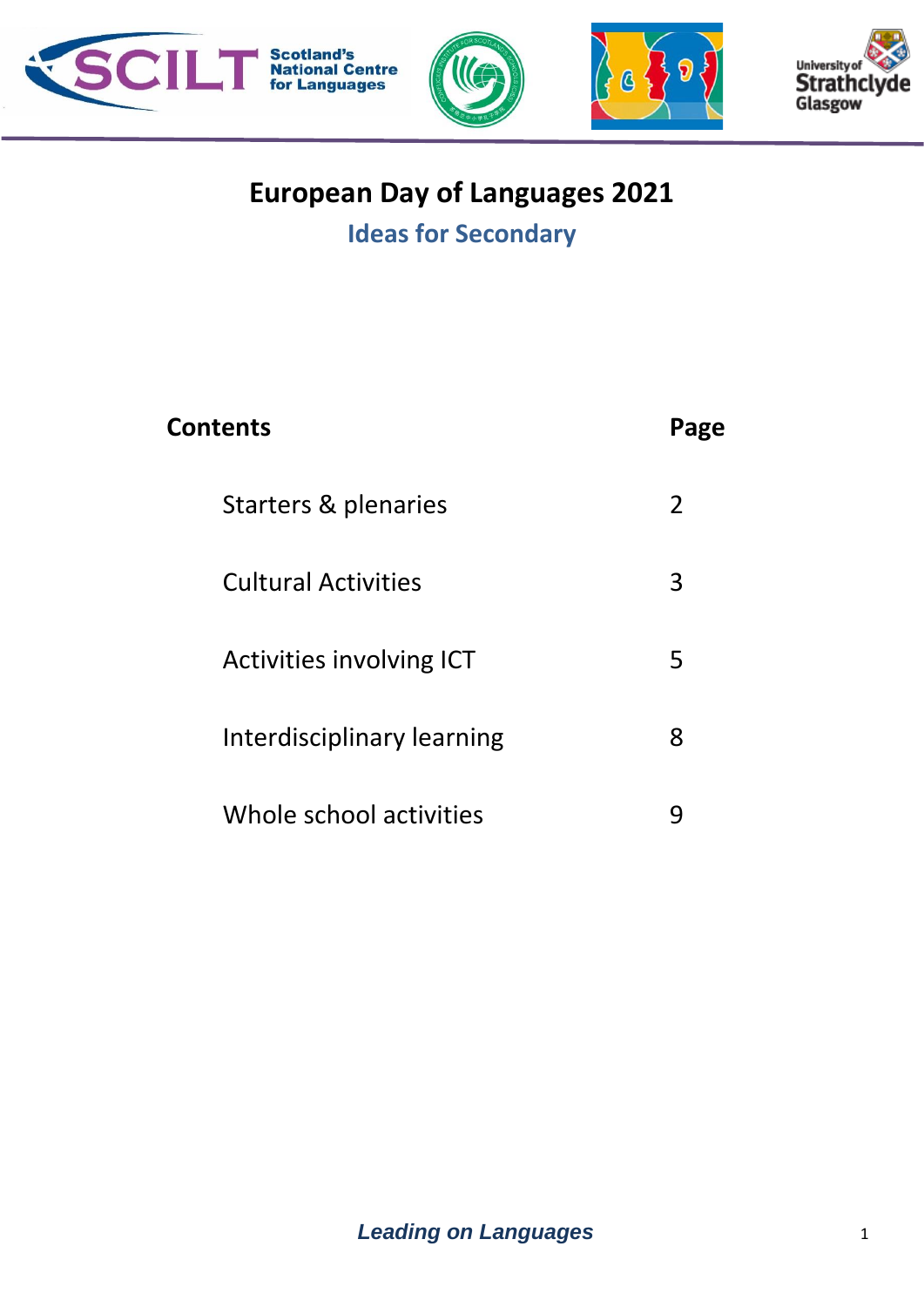



# **Starters & plenaries**

| <b>Activity</b>                                                              | <b>Suggested timeframe</b>              | <b>Description</b>                                                                                                                                                                                                                    |  |
|------------------------------------------------------------------------------|-----------------------------------------|---------------------------------------------------------------------------------------------------------------------------------------------------------------------------------------------------------------------------------------|--|
|                                                                              | <b>SUITABLE FOR ALL AGES AND STAGES</b> |                                                                                                                                                                                                                                       |  |
| Disney's Frozen -<br>"Let It Go" Multi-<br><b>Language Full</b><br>Sequence  | 5 mins                                  | Enjoy the multilingual version of 'Let it go' song from<br>Disney film favourite 'Frozen'.                                                                                                                                            |  |
| Teach your<br>classmates or family<br>one word a day for<br><b>EDL</b> week! | 5 minutes                               | Use any of the following flashcards:<br><b>Mandarin</b><br>French<br>German<br><b>Spanish</b><br><b>Italian</b>                                                                                                                       |  |
| Learn a tongue<br>twister in another<br>language                             | 5 minutes                               |                                                                                                                                                                                                                                       |  |
| <b>Telling jokes</b>                                                         | 5 minutes                               | French<br>German<br><b>Spanish</b>                                                                                                                                                                                                    |  |
| Want to learn to<br>sign?                                                    | 10 minutes                              | Simply select a country, watch and learn the sign.                                                                                                                                                                                    |  |
| <b>Quiz</b>                                                                  | 10 minutes                              | Interactive resource that could be used for groups or the<br>whole class.                                                                                                                                                             |  |
| Games in the foreign<br>language                                             | 10 minutes                              | Who wants to be a millionaire?<br>Pictionary<br>Guess who<br><b>Buzz</b><br>Simon says                                                                                                                                                |  |
| <b>False Friends</b>                                                         | 10 minutes                              | Have fun with literacy and languages using the link to<br>create a list of these words and their meaning to display<br>in your classroom.                                                                                             |  |
| <b>Teachers talking</b><br>languages                                         | Preparation time, 15<br>mins in class   | Ask your seniors to find teachers who speak another<br>language (even if it is a little bit). Get them to record<br>these teachers speaking the language, share them with<br>your classes and ask pupils to guess who the teacher is. |  |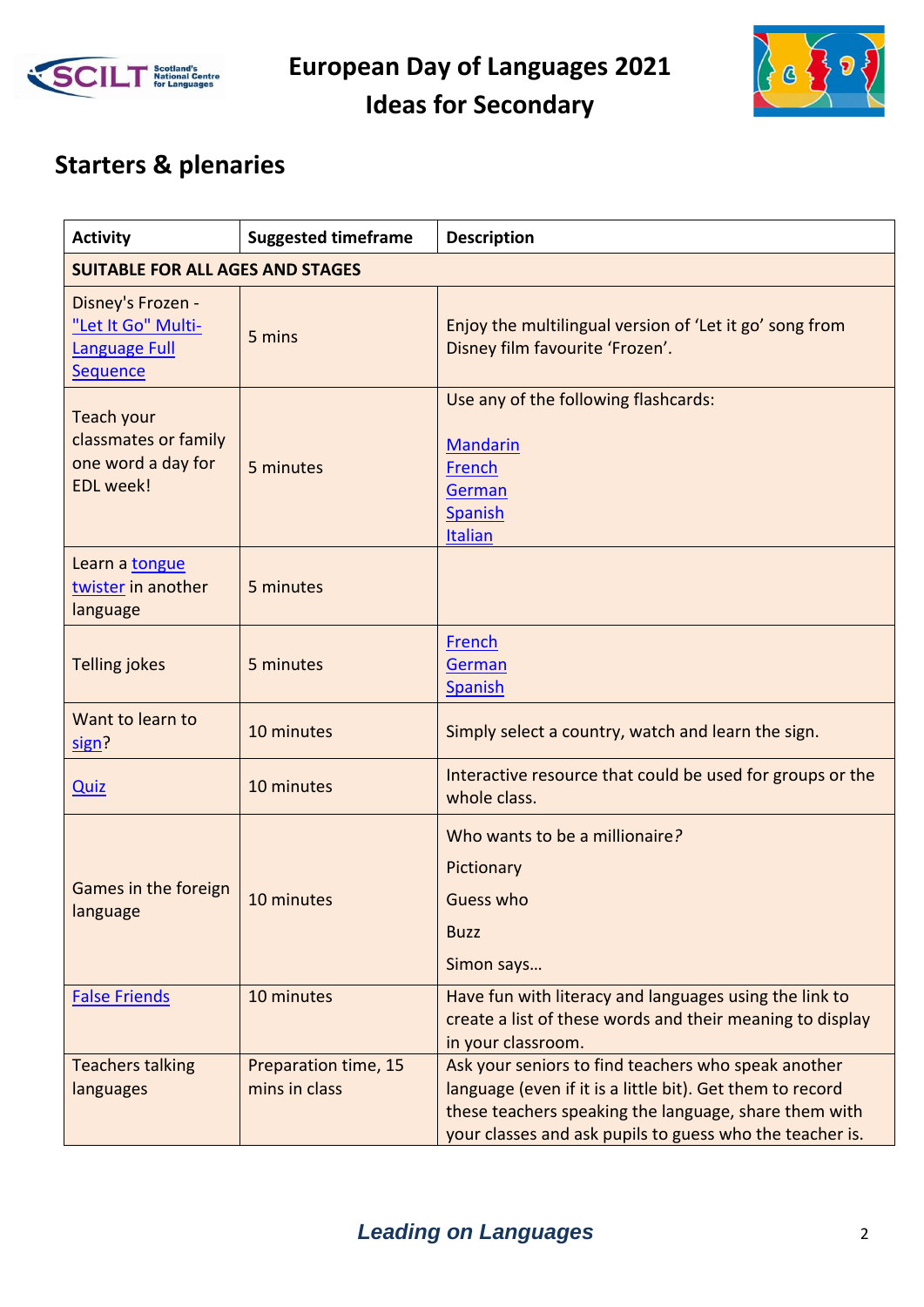



### **Cultural activities**

| <b>Activity</b>                                                 | <b>Suggested timeframe</b> | <b>Description</b>                                                                                                                                                                                                                                                                          |
|-----------------------------------------------------------------|----------------------------|---------------------------------------------------------------------------------------------------------------------------------------------------------------------------------------------------------------------------------------------------------------------------------------------|
| <b>SUITABLE FOR ALL AGES AND STAGES</b>                         |                            |                                                                                                                                                                                                                                                                                             |
| Writing poetry:<br><b>MTOT</b>                                  | 2 periods                  | As well as EDL, it's also National Poetry day on the 7 <sup>th</sup><br>October 2021.<br>Browse the Mother Tongue Other Tongue poetry resources<br>page for links to poems in other languages, lesson ideas and<br>other resources for writing short form poetry in the target<br>language. |
| Enjoying poetry:<br>French                                      | 15 minutes                 | Ready for winter coming Share this poem with an S1/S2<br>class.                                                                                                                                                                                                                             |
| Enjoying poetry:<br>German                                      | 10 minutes                 | The returning soldier: poem written by 11 year old schoolgirl.                                                                                                                                                                                                                              |
| <b>Chinese fortune</b><br>sticks                                | 1 period                   | These are one of many fun things to do during the Moon<br>Festival. Get more information about the festival.                                                                                                                                                                                |
| <b>Greetings cards for</b><br>the Moon Festival                 | 1 period                   | Have a look at these colourful cards for inspiration!                                                                                                                                                                                                                                       |
| <b>Chinese festival</b><br>food                                 | 1 period                   | Research typical foods for celebrating festivals in China.                                                                                                                                                                                                                                  |
| Research project<br>on famous people<br>or inventions           | 2-3 periods                | Research 5 famous people or inventions from a country of<br>your choice & present some basic facts about them to class<br>in a different language.                                                                                                                                          |
| Want to be a<br>superstar or the<br>next karaoke<br>king/queen? | 2 periods                  | Interested in finding out the reality show talents in<br>Germany? You could do a class survey to find the most<br>popular song or source the lyrics and create a gap fill activity.                                                                                                         |
| <b>Research challenge</b>                                       | $30$ mins +                | Challenge to discover the many countries of the world/how<br>many people around the world where your target<br>language(s) is/are spoken. Could be a challenge that is done<br>in against the clock or as a homework task, individually or<br>collaboratively.                              |
| TV/film critic                                                  | After school               | Pupils watch a TV show or film in another language and write<br>a review for class/friends/family.                                                                                                                                                                                          |
| Languages in your<br>class                                      | 1 period                   | Identify pupils who have EAL and find out if they would be<br>happy to give a short talk on their country, language, culture<br>- perhaps bringing in photos and/or props.                                                                                                                  |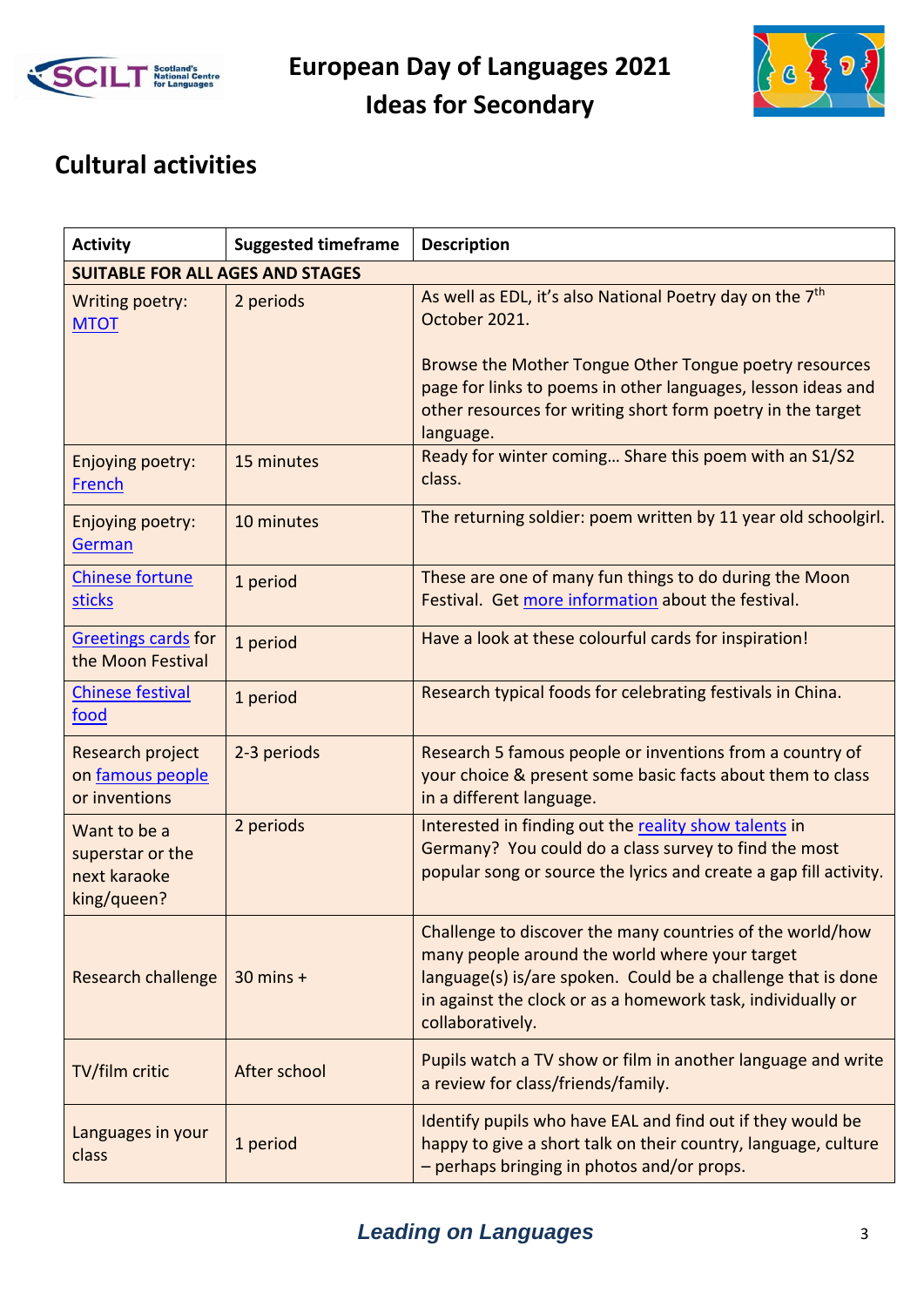

**European Day of Languages 2021**



# **Ideas for Secondary**

| <b>Activity</b>                      | <b>Suggested timeframe</b>        | <b>Description</b>                                                                                                                                                     |
|--------------------------------------|-----------------------------------|------------------------------------------------------------------------------------------------------------------------------------------------------------------------|
| <b>BGE</b>                           |                                   |                                                                                                                                                                        |
| <b>EDL Quick quiz</b>                | 15 mins                           | 5 question interactive online quiz about European Day of<br>Languages.                                                                                                 |
| Life in the<br><b>European Union</b> | $15 \text{ mins}+$                | Selection of online interactive games to help you explore<br>various aspects of life, ranging from currency to lifestyle in<br>the European Union.                     |
| <b>Interactive reading</b>           | $20$ mins+                        | Order or download this storybook about the EU. Activity<br>guide also available.                                                                                       |
| <b>Marvellous Menus</b>              | 1 period/<br><b>Homework Task</b> | Research school meals in the country of your choice. Create<br>a menu for a school meal in the target language.                                                        |
| <b>Senior Phase</b>                  |                                   |                                                                                                                                                                        |
| <b>Fashion show</b>                  | Up to 1 week                      | Children prepare a fashion show which reflects clothing from<br>countries of the world or narrate the fashion show,<br>describing the outfits in your target language. |

**Let us know how you celebrate the European Day of Languages and we will post it on our EDL 2021 blog! Email** [scilt@strath.ac.uk](mailto:scilt@strath.ac.uk) **with all your EDL news.**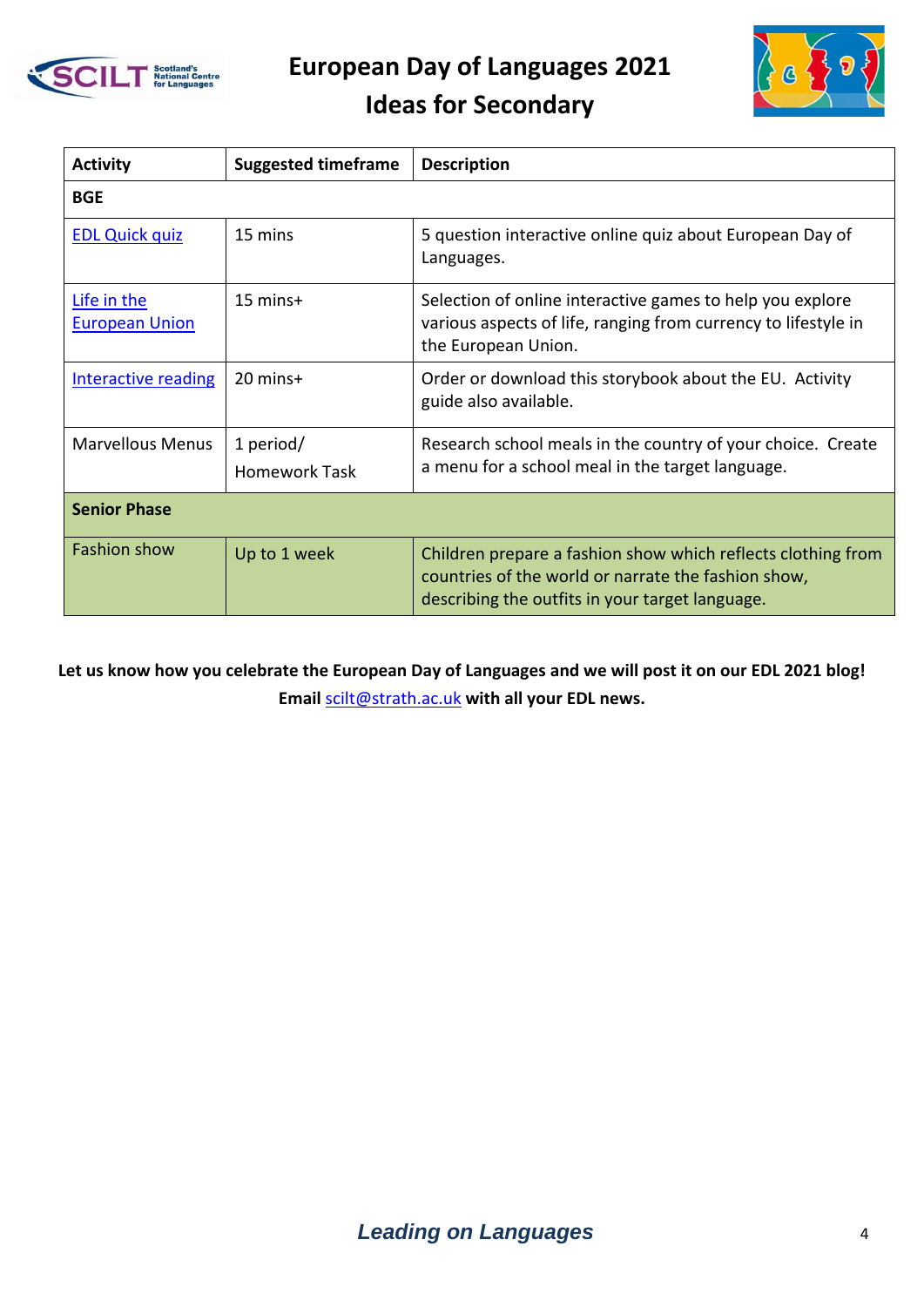



# **Activities involving ICT**

| <b>Activity</b>                              | <b>Suggested timeframe</b>           | <b>Description</b>                                                                                                                                                                                                                                                                                                                                                                                                              |
|----------------------------------------------|--------------------------------------|---------------------------------------------------------------------------------------------------------------------------------------------------------------------------------------------------------------------------------------------------------------------------------------------------------------------------------------------------------------------------------------------------------------------------------|
| <b>SUITABLE FOR ALL AGES AND STAGES</b>      |                                      |                                                                                                                                                                                                                                                                                                                                                                                                                                 |
| QR code<br>treasure/scavenger<br>hunt        | 1 hour + to prepare and<br>try out   | Create a treasure hunt around classroom/school/school<br>grounds using QR codes.<br>Questions or answers to incorporate target language(s) as<br>appropriate to learners' ages and stage.<br>Find step-by-step instructions for how to create a QR code<br>treasure/scavenger hunt here.                                                                                                                                        |
| <b>School twitter feed</b>                   | 10 mins                              | Learners create a concise message (140 characters only)<br>about language learning in English or better still in the<br>target language. Tweet it on or around 26 <sup>th</sup> September<br>using #lovelanguages, #whylanguages and #EDL2016<br>hashtags.                                                                                                                                                                      |
| <b>Multilingual Families</b><br>e-storybooks | 10 mins                              | Attractive and engaging eBooks that motivate and show<br>why children should learn, use and retain languages.<br>There are two eBooks for pre-primary and primary. They<br>are specific to each of the age groups and include<br>interactive elements.<br>Additional associated materials available for parents and<br>teachers.                                                                                                |
| Online and<br>interactive games              | 2 periods                            | Teacher or Senior pupils prepare a multiple choice on<br>different European countries for younger pupils. (e.g.<br>select France $-$ true or false $-$ their currency is the<br>Euro/less than 80 million tourists visit France every year)<br>Play internet games in target language or English about<br>aspects of daily life in the European Union.<br>French<br><b>English</b><br><b>Spanish</b><br>German                  |
| <b>Travel Challenge</b>                      | 3 periods plus<br>presentation time. | Some "customers" want you to book a holiday to<br>Research best place to visit giving reasons for your choice.<br>Make up a short travel itinerary along with some essential<br>phrases to help them during their trip.<br>Travel brochures, postcards & Internet. Maps & globe.<br>Reference materials (encyclopaedias, fact-files, foreign<br>magazines).<br>http://www.bbc.co.uk/languages<br>http://www.digitaldialects.com |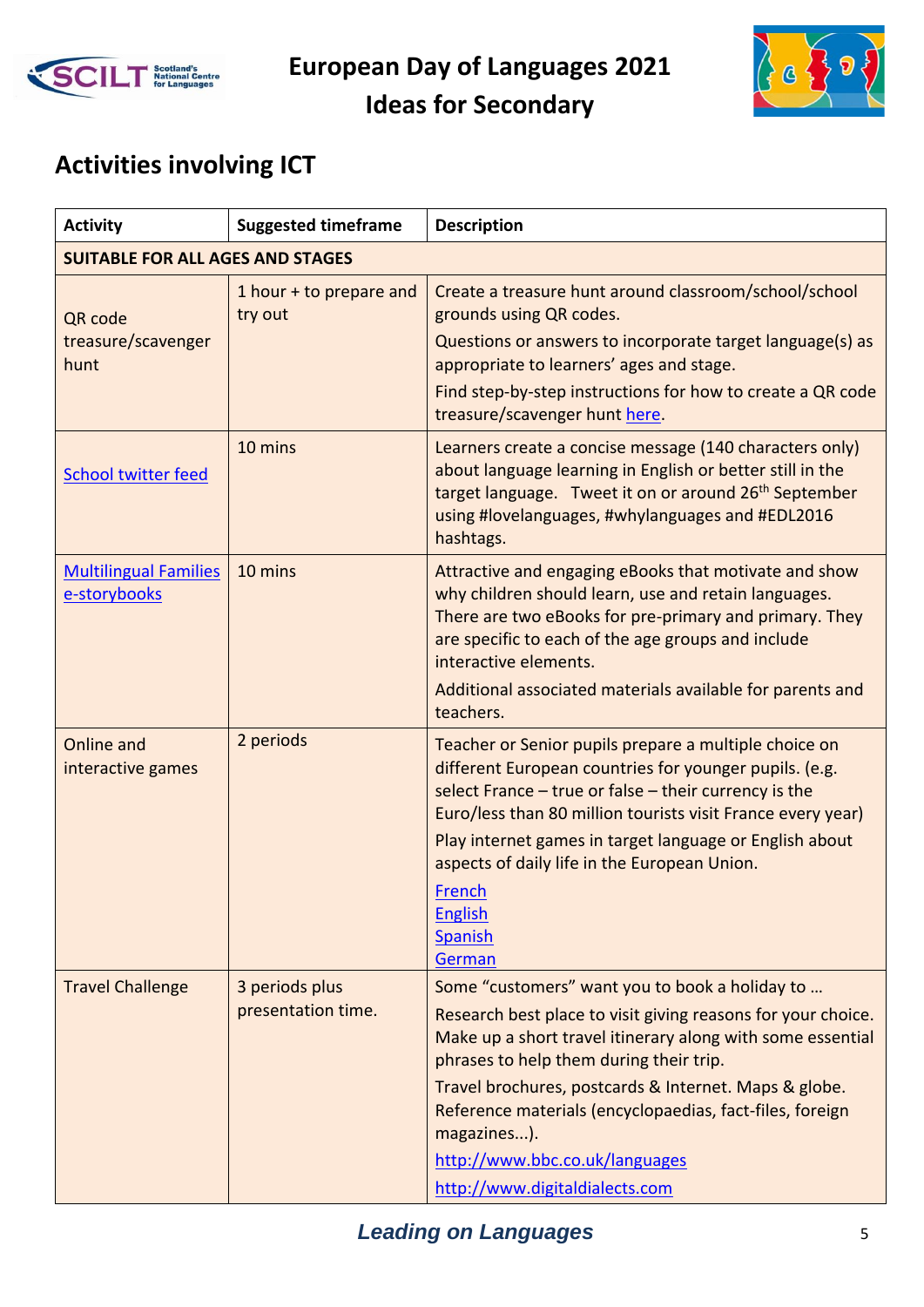



| Online gift shopping           | 1 period     | Give students a shopping online challenge and a list of<br>foreign stores, such as Carrefour; Monoprix; Co-op, etc<br>and get them to select a birthday present for 3 imaginary<br>people, give the pupils a brief profile of each character<br>and allocate a fixed budget.                                                                                                                  |
|--------------------------------|--------------|-----------------------------------------------------------------------------------------------------------------------------------------------------------------------------------------------------------------------------------------------------------------------------------------------------------------------------------------------------------------------------------------------|
| <b>Online food</b><br>shopping | 1 period     | Teacher checks the Carrefour website (or equivalent) in<br>advance and makes up a set of challenges for the pupils to<br>work out: e.g. How much are bananas per kilo this week?<br>What is the special offer on toiletries for women?                                                                                                                                                        |
| <b>Virtual Tours:</b>          | 1 period     | Visit different cities around the world and see famous<br>landmarks up close.                                                                                                                                                                                                                                                                                                                 |
|                                |              | Use Google Earth to find these landmarks and direct your<br>way around famous cities. Viewing 'street view' will give<br>you an idea of local people, height of monuments and<br>distance between one area and another. Teachers could<br>set different challenges - fastest person to stand virtually<br>under the Eiffel Tower, travel from the Eiffel Tower to the<br><b>Louvre Museum</b> |
| <b>Transport challenge</b>     | 1 period     | Look at city transport across Europe, like the subway<br>routes, and give pupils challenges to work out which line<br>they should take to reach different destinations                                                                                                                                                                                                                        |
|                                |              | <b>Madrid metro</b>                                                                                                                                                                                                                                                                                                                                                                           |
|                                |              | Paris metro                                                                                                                                                                                                                                                                                                                                                                                   |
|                                |              | <b>Munich transport</b>                                                                                                                                                                                                                                                                                                                                                                       |
| <b>Country Profile</b>         | Up to 1 week | Carry out research to create a detailed profile<br>about one of the countries where your target<br>language is spoken. Choice of media.                                                                                                                                                                                                                                                       |
| <b>BGE</b>                     |              |                                                                                                                                                                                                                                                                                                                                                                                               |
| Links between<br>languages     | $10$ mins +  | Choose from the online activities designed to help<br>you discover where words came from and how they<br>have travelled and influenced many different<br>cultures including our own.                                                                                                                                                                                                          |

**Let us know how you celebrate the European Day of Languages and we will post it on our EDL 2021 blog! Email** [scilt@strath.ac.uk](mailto:scilt@strath.ac.uk) **with all your EDL news.**

#### **Leading on Languages** 6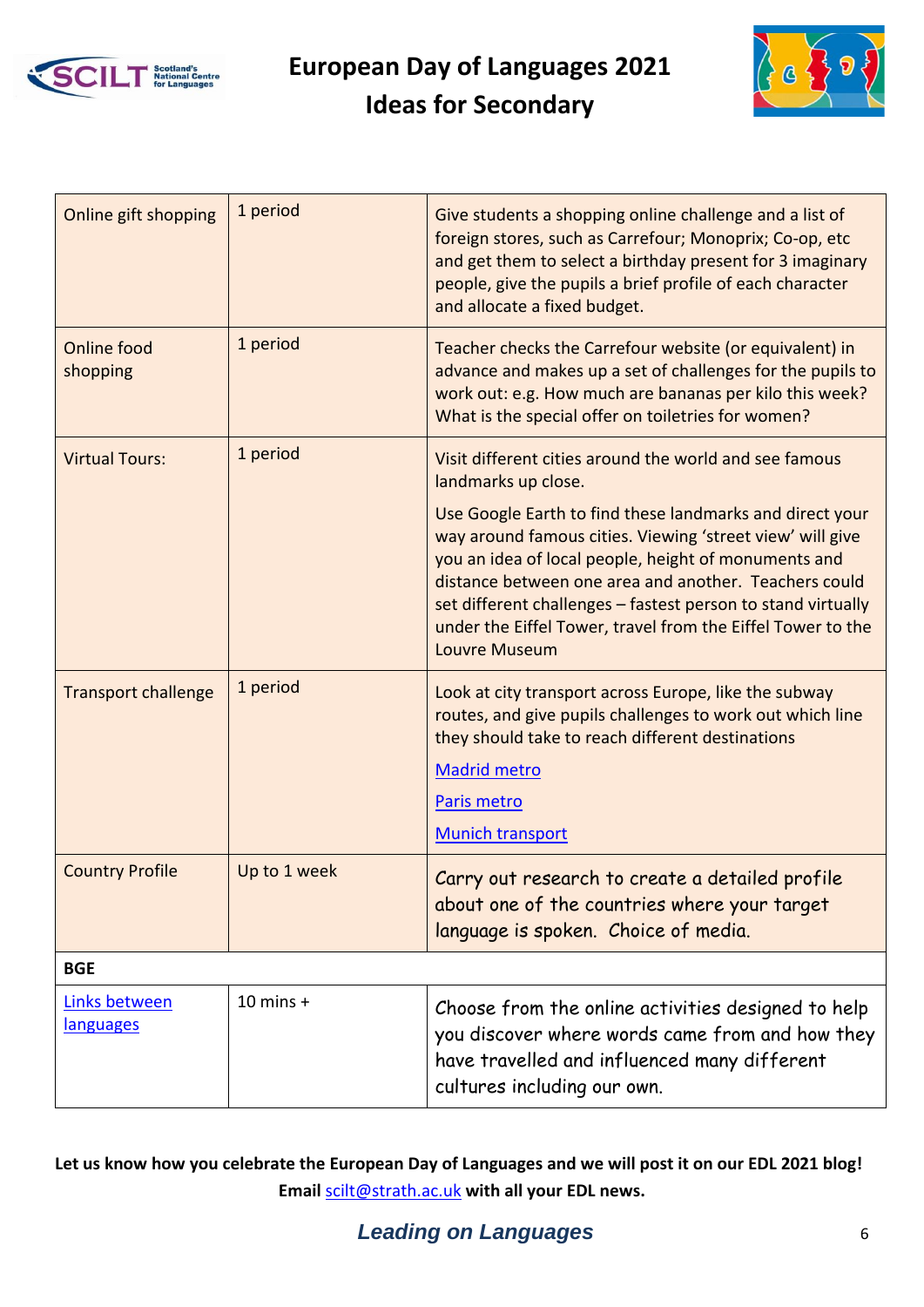



#### **Interdisciplinary Learning**

| <b>Activity</b>                                                    | <b>Suggested timeframe</b>                       | <b>Description</b>                                                                                                                                                                                                                                                                                                                                                                                |  |
|--------------------------------------------------------------------|--------------------------------------------------|---------------------------------------------------------------------------------------------------------------------------------------------------------------------------------------------------------------------------------------------------------------------------------------------------------------------------------------------------------------------------------------------------|--|
|                                                                    | <b>SUITABLE FOR ALL AGES AND STAGES</b>          |                                                                                                                                                                                                                                                                                                                                                                                                   |  |
| Words for the<br>world<br>competition                              | <b>Closing date: Monday</b><br>25th October 2021 | Why not combine EDL and COP26 by encouraging your pupils<br>to enter our Words for the World competition?<br>We are inviting pupils to use their words to show how the<br>world can be a better place. This could be about climate<br>change, helping the environment, how we treat one another,<br>equality - whichever area they are most concerned about, or<br>would most like to see change. |  |
| <b>BGE</b>                                                         |                                                  |                                                                                                                                                                                                                                                                                                                                                                                                   |  |
| PE                                                                 | 1 period                                         | Organise a Zumba, dance or tai-chi class together with PE or<br>other interested colleagues                                                                                                                                                                                                                                                                                                       |  |
| <b>HE</b>                                                          | 2 periods                                        | Themed cuisine: prepare food such as cupcakes with flags or<br>Madeleines for a bake sale and all proceeds go to suitable<br>charity                                                                                                                                                                                                                                                              |  |
| Languages Café                                                     | Half day event                                   | Pupils host a café with food, drink, menu, ordering and<br>decorations in the appropriate target language. Invite pupils,<br>staff, parents & visitors who are encouraged to order in the<br>target language.                                                                                                                                                                                     |  |
| PSE: Careers                                                       | 2 periods                                        | Use the SCILT website to promote all the different types of<br>careers people pursue with languages. Pupils can make an<br>attractive display from their findings to be featured in the<br>Modern Languages corridor.                                                                                                                                                                             |  |
| <b>Senior Phase</b>                                                |                                                  |                                                                                                                                                                                                                                                                                                                                                                                                   |  |
| Online game & e-<br>book                                           | $15$ mins +                                      | Play the online game to explore Europe or read an online book<br>to discover more about different languages and cultures                                                                                                                                                                                                                                                                          |  |
| <b>Scottish</b><br>European<br><b>Languages</b><br>Portfolio (ELP) | Ongoing                                          | Learners can start using the Scottish ELP to record their<br>achievements in languages at home, school and beyond.                                                                                                                                                                                                                                                                                |  |

**Let us know how you celebrate the European Day of Languages and we will post it on our EDL 2021 blog! Email** [scilt@strath.ac.uk](mailto:scilt@strath.ac.uk) **with all your EDL news.**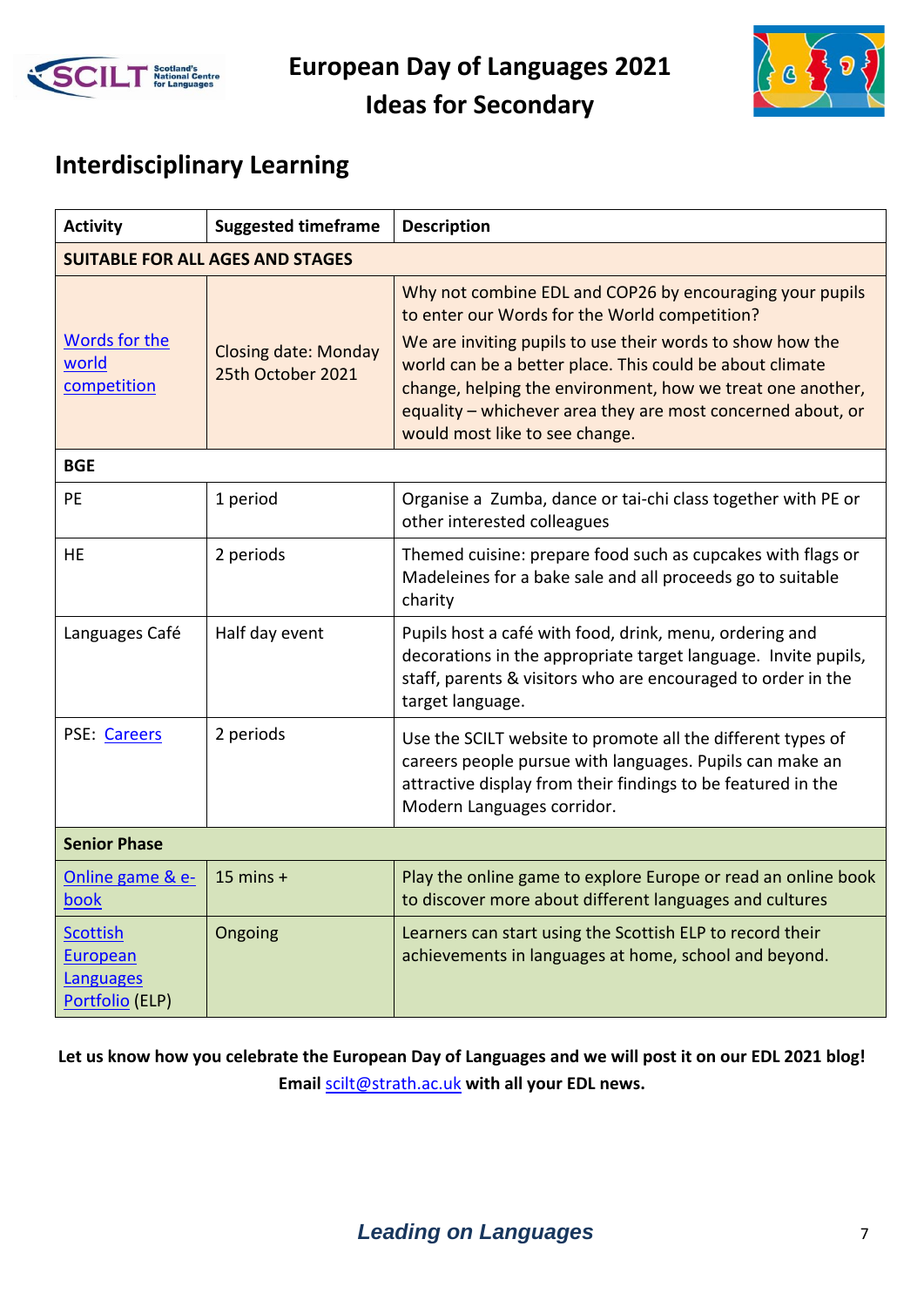



#### **Whole School Activities**

| <b>Activity</b>                                        | <b>Suggested timeframe</b>                        | <b>Description</b>                                                                                                                                                                                                                                                            |  |
|--------------------------------------------------------|---------------------------------------------------|-------------------------------------------------------------------------------------------------------------------------------------------------------------------------------------------------------------------------------------------------------------------------------|--|
|                                                        | <b>SUITABLE FOR ALL AGES AND STAGES</b>           |                                                                                                                                                                                                                                                                               |  |
| Assembly                                               | 1 period of<br>preparation, 5 mins at<br>assembly | Pupils create a short introduction for SMT to use to<br>introduce an assembly. Senior pupils would prepare<br>talks/activities on importance of languages.                                                                                                                    |  |
| Use a new<br>language                                  | <b>EDL</b> week                                   | Pupils create a slide in a variety of languages stating the<br>date, time and weather. Put this on the shared drive and<br>encourage whole staff to introduce their classes using a<br>different language (with slide as support)                                             |  |
| <b>Whole School</b><br>Languages<br>Challenge          | 2 periods                                         | Find out all the languages spoken in your school<br>community. Use your artistic skills to create welcome<br>signs in all of these languages. Best pieces of work judged<br>by the art department can be displayed in your welcome<br>area. Use this link to check your work! |  |
| Continental<br>Cuisine                                 | 3 periods                                         | Collaborate with your school canteen to organise a range<br>of continental dishes on offer on EDL. Allow your<br>colleagues and young people to sample some of the<br>following: Frikadellen/Patatas Bravas, Quiche or Spring<br>rolls.                                       |  |
|                                                        |                                                   | <b>Associated Activities:</b>                                                                                                                                                                                                                                                 |  |
|                                                        |                                                   | Create menus in all of the languages for the dining<br>tables                                                                                                                                                                                                                 |  |
|                                                        |                                                   | Create advertising for the event by producing<br>posters/introducing the event at assemblies in the target<br>language (with 1 slide in English as support)                                                                                                                   |  |
| Tutor/Class<br>Challenge -<br>Continental<br>breakfast | 1 period                                          | Organise a breakfast or Spanish tapas. Pupils source<br>authentic items and points/prizes could be allocated to<br>tutor groups or classes who bring in the tastiest/most<br>interesting/most original items.                                                                 |  |
| Tutor time quiz                                        | <b>Tutor time</b>                                 | Use a Kahoot quiz for a quick language themed activity.<br>Choose from thousands of others or create your own.                                                                                                                                                                |  |
| Guess the<br>language!                                 | 1 period                                          | Pupils and staff across the school record a small piece in<br>their native language. Split your young people into groups<br>and ask them to guess the language or use the pre-<br>recorded material here.                                                                     |  |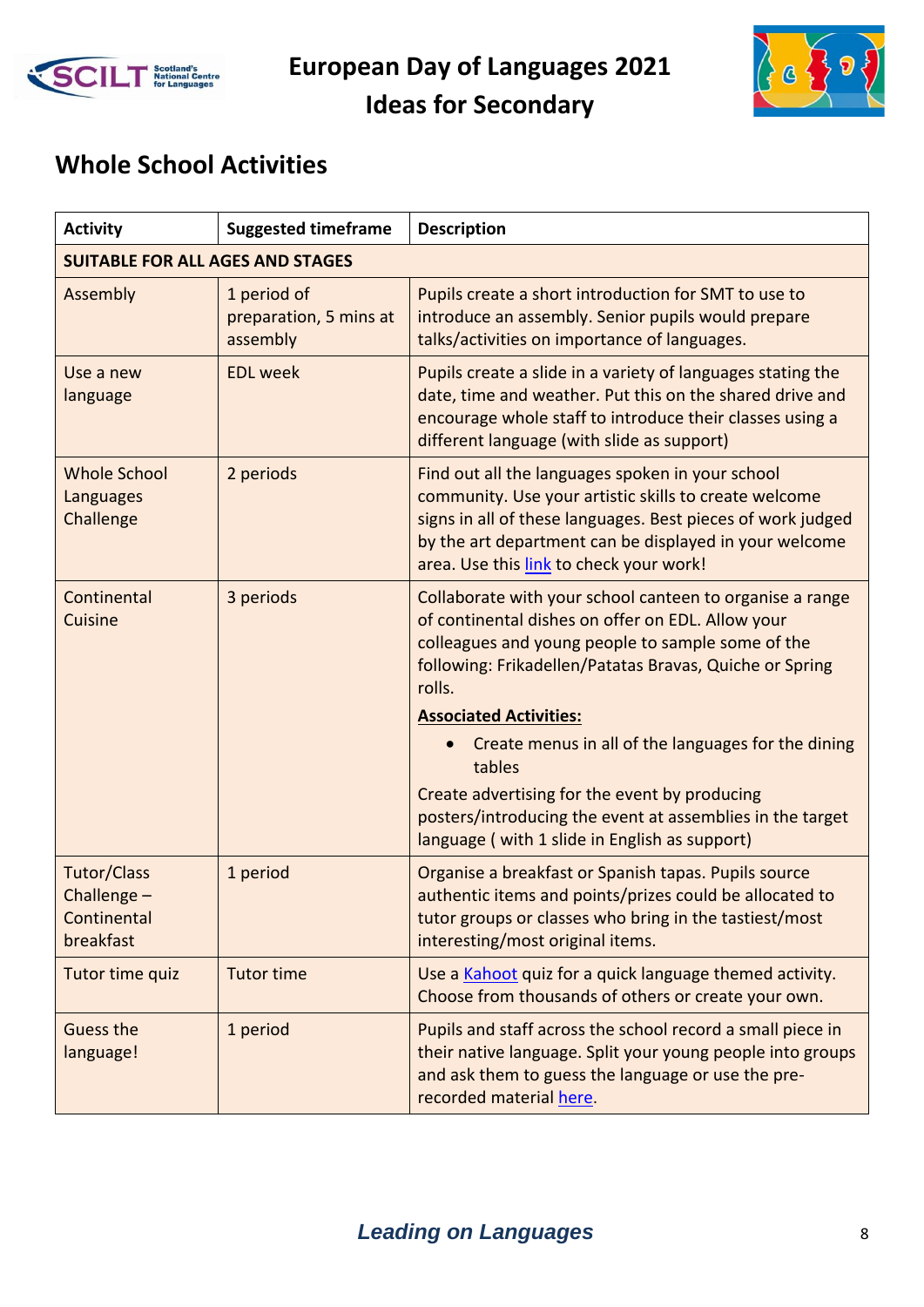



| <b>Activity</b>                    | <b>Suggested timeframe</b> | <b>Description</b>                                                                                                                                                                                                                                                                                                                                                                                                                                                                                                                                                    |
|------------------------------------|----------------------------|-----------------------------------------------------------------------------------------------------------------------------------------------------------------------------------------------------------------------------------------------------------------------------------------------------------------------------------------------------------------------------------------------------------------------------------------------------------------------------------------------------------------------------------------------------------------------|
| <b>Whole School</b><br>Celebration |                            | Create an international look in the entrance to your<br>school. Put up welcome signs or flags. Use the digital<br>screen to promote the EDL for all to see as soon as they<br>arrive to school.                                                                                                                                                                                                                                                                                                                                                                       |
|                                    |                            | Enlist the support of your colleagues and pupils to make<br>the school a hub of ML activity!                                                                                                                                                                                                                                                                                                                                                                                                                                                                          |
|                                    |                            | flag face painting at lunchtime - proceeds could go<br>to charity                                                                                                                                                                                                                                                                                                                                                                                                                                                                                                     |
|                                    |                            | Non-uniform day: pupils and staff wear national<br>dress of another country                                                                                                                                                                                                                                                                                                                                                                                                                                                                                           |
|                                    |                            | Link up with cluster Primary schools. Secondary<br>pupils perform prepared short activities (role-play,<br>songs, poems, Simon Says) to the Primary class<br>(and vice-versa if possible). Each can give feedback<br>on which one they preferred most.<br>Pupils could also give a short lesson to younger<br>pupils and set them a challenge, which could then<br>be done in class or sent to secondary pupils at a<br>later date.<br>Host a European Quiz and let both Primary and<br>Secondary pupils compete against each other!<br><b>Challenge suggestions:</b> |
|                                    |                            | Create a French comic strip story with the<br>imaginary characters Pierre and Celine. The best<br>storyline wins.                                                                                                                                                                                                                                                                                                                                                                                                                                                     |
|                                    |                            | Create a profile in French for your favourite music<br>star or sports personality.                                                                                                                                                                                                                                                                                                                                                                                                                                                                                    |
|                                    |                            | Choose a selection of countries around Europe<br>that you would like to visit and create a small<br>information leaflet about them (include in French:<br>name; nationality; landmarks; food; picture of flag;<br>capital city and famous people).                                                                                                                                                                                                                                                                                                                    |
| <b>Surveys</b>                     | 2/3 periods                | Ask teachers in the school what languages they can speak.<br>Have they ever lived/travelled/worked abroad? Do they<br>have family who live abroad? Ask pupils to discover which<br>teachers speaks which language. Create a grid for them to<br>fill out which might provide clues.                                                                                                                                                                                                                                                                                   |